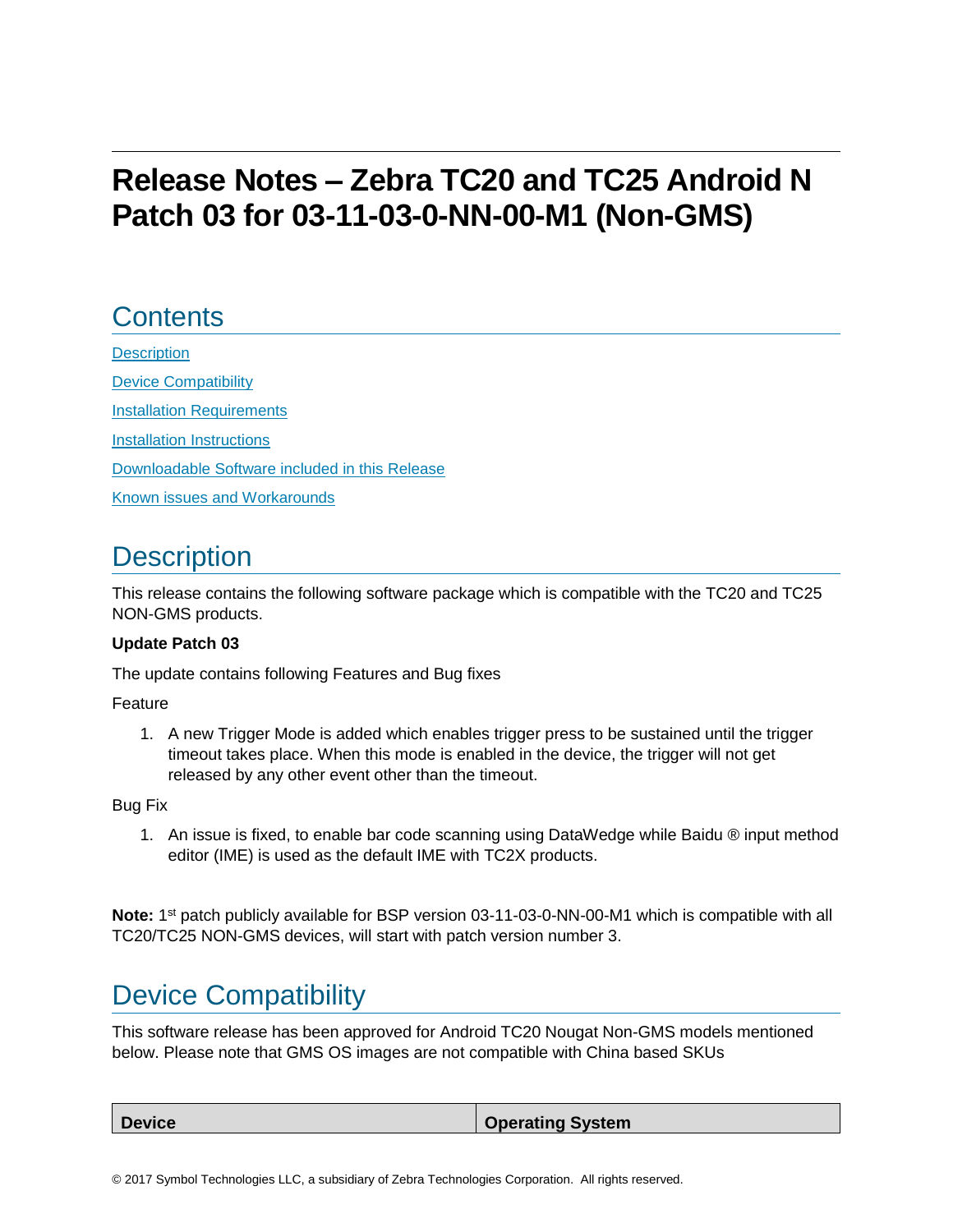| TC200J-20C112CN | Android N (Non-GMS Only) China Only |
|-----------------|-------------------------------------|
| TC200J-20A111CN | Android N (Non-GMS Only) China Only |

This software is also approved for Android TC25 Nougat Non-GMS models mentioned below

| <b>Device</b>   | <b>Operating System</b>             |
|-----------------|-------------------------------------|
| TC25CJ-20B101CN | Android N (Non-GMS Only) China Only |
| TC25CJ-20C102CN | Android N (Non-GMS Only) China Only |

## <span id="page-1-0"></span>Installation Requirements

#### HW Requirements

- Windows PC running Windows 7/10 32/64 bits
- USB Type C Cable
- Micro SD Card with at least 2GB capacity (optional)

### SW Requirements

Please make sure following components are installed on your computer before commencing OS installation.

- Zebra Android USB Driver V2.2 or higher
- Android Debug Bridge version 1.0.39 or higher
- TC20/TC25 Non-GMS Android OS Release Images

### Image Compatibility

<span id="page-1-1"></span>To use this Update, the terminal must have the BSP 03-11-03-0-NN-00-M1 installed as the baseline OS.

### Installation Instructions

### Using the "adb sideload" method

#### Assumptions

- 1. ADB installed on PC
- 2. TC20/TC25 has Developer options enabled
- 3. USB debugging ON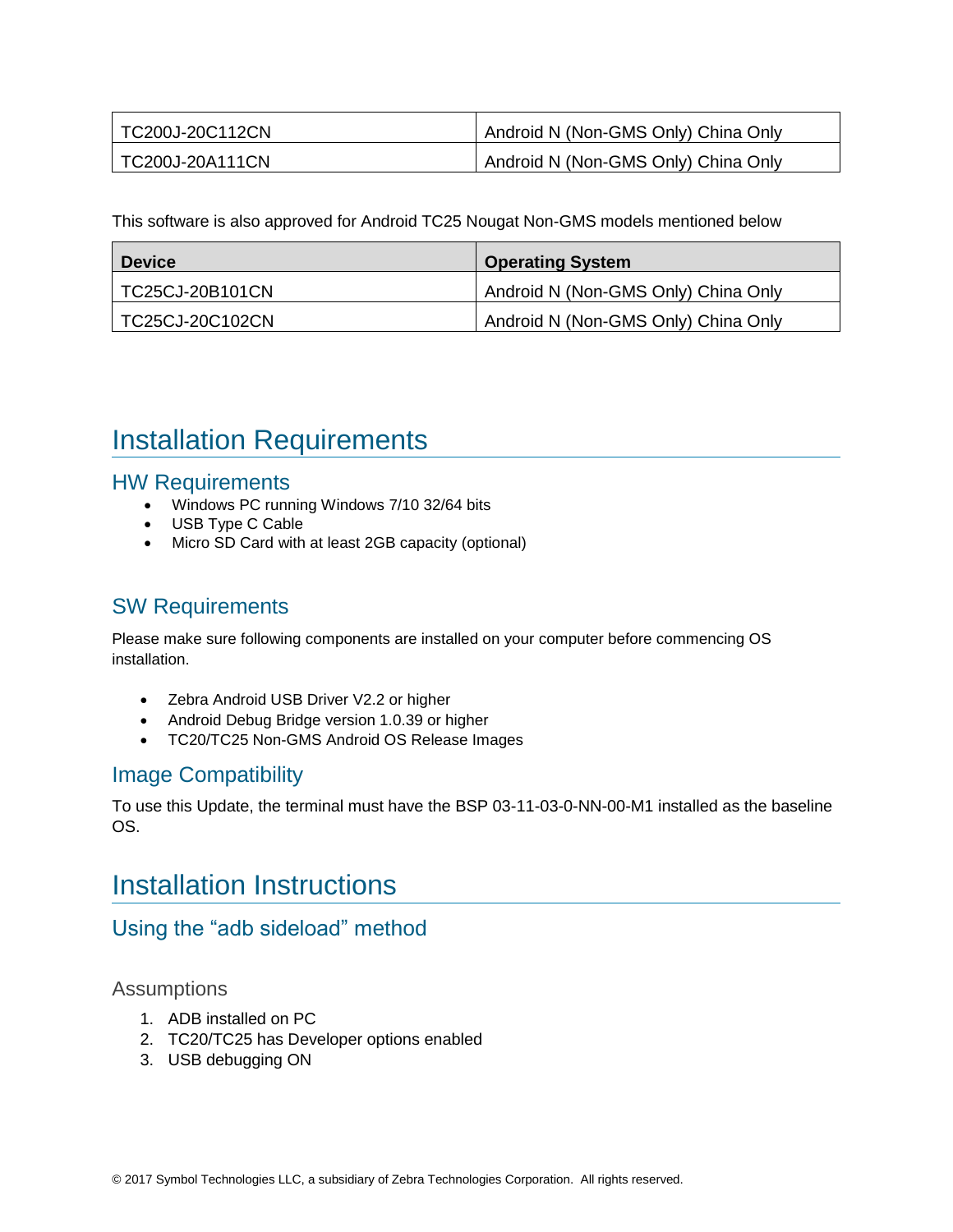### **Procedure**

- 1. Plug the TC20/TC25 into the USB & Charging Cable and then the Cable to the PC. If you have a Cradle with USB connectivity, connect it now.
- 2. You may need to pull down notification bar, and tap on the notification which says, "USB charging this device", and change it to "Transfer files".
- 3. Open Command Prompt on PC, run "adb devices" and check to see if you can see the device's serial number… If yes, proceed… if not you will need to get the PC set up with the proper drivers or install an External SD Card.
- 4. You may also get a pop up on your PC (Win 7) that you will be connected as a Portable Media Player… this can be ignored.
- 5. Entering Recovery Mode
	- a. Choice 1: In Command Prompt, type "adb reboot recovery" and click enter.
	- b. Choice 2:
		- i. Reboot and hold PTT key
		- ii. When Zebra Technologies logo appears on the screen Release the PTT Key
- 6. Your TC20/TC25 will reboot and take you to Android Recovery screen.
- 7. To select Sideload Method
	- a. Use the Volume + and to highlight, "Apply update from ADB" and press the Power Key to select it
- 8. With your Command Prompt, open, type "adb sideload" and add a space and then drag and drop the zip file which you want to apply to the device and press enter.
	- a. When the file download starts, the command window will show progress with a percentage completed.
	- b. Device display will show a series of messages indicating it is downloading, verifying and installing the image on to the device.
- 9. After successful update, the device will auto reboot and you see Zebra on top and POWERED BY android at the bottom and after about 10 second will transition to the TC20/TC25 Touch Computer splash screen with 5 dancing white dots at bottom… it will stay at this screen up to 4 minutes and then present the "Lock Screen".
- 10. To make sure the OS Update took place, once the initial setup is complete;
	- a. Go to "Settings" and scroll down to "About phone" and look at the "Build number". It should state "03-11-03-0-NN-00-M1" and the Patch Version should indicate as "3".
- 11. Now you are all set to use your TC20/TC25.

### Using External SD Card

- 1. Plug the TC20/TC25 into the USB & Charging Cable and then the Cable to the PC. If you have a Cradle with USB connectivity, connect it now.
- 2. You may need to pull down notification bar, and tap on the notification which says, "USB charging this device", and then change it to "Transfer files".
- 3. You may also get a pop up on your PC (Win 7) that you will be connected as a Portable Media Player… this can be ignored.
- 4. Copy the required files to the SD Card. This can be done in two ways
	- a. Copy the files to the Micro SD card with the help of a SD Adapter which gets inserted to the SD slot of your PC/Laptop/SD Writer.
	- b. Directly transfer files to the Micro SD card which is inserted in to the back of the device. Please refer to the user guide on how to open the back door and inserting the SD card to the device.